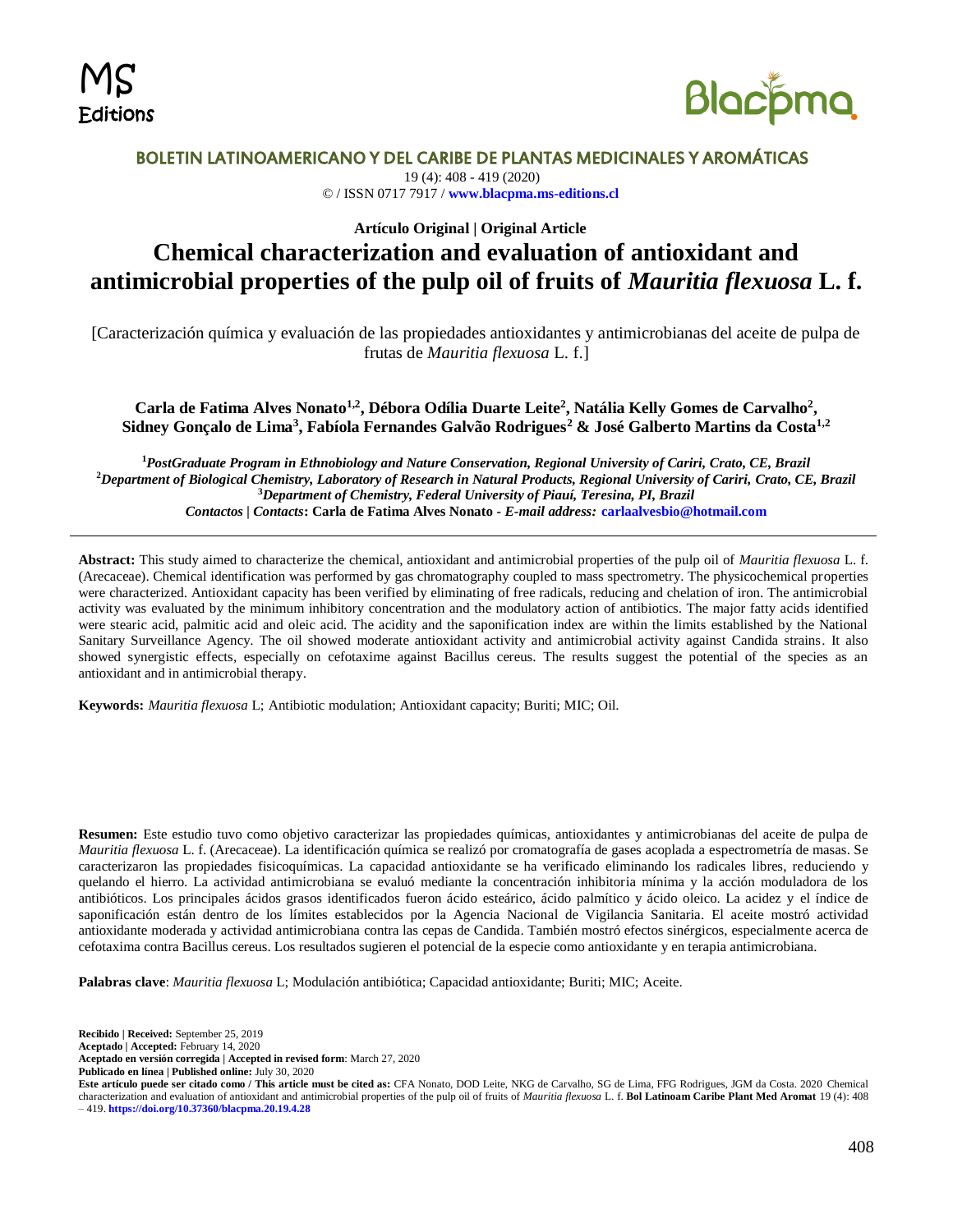# **INTRODUCTION**

Fruits and vegetables stand out due to their importance as components of a healthy diet, as well as the fact that, in adequate amounts, their consumption may reduce the risk of chronicdegenerative diseases such as cancer and cardiovascular problems. In addition, they are sources of micronutrients, fibers and other components with functional properties, which makes it able to establish a relationship between the ingestion of these foods and a better quality of life (Jaime *et al*., 2009; Vidal *et al*., 2012).

*Mauritia flexuosa* L. f. (Arecaceae), commonly known as buriti, is a palm tree that has a wide distribution in the North, Northeast, Central-West and Southeast regions of Brazil, inhabiting the banks of rivers, streams, lakes and springs (Ferreira, 2005). It has an elliptical to oval fruit, surrounded by a bark of reddish-brown triangular scales, with a thin, orange, fleshy and oily mesocarp, which is widely used in the manufacture of sweets, ice cream, juices, as well as jellies and fermented wine (Sampaio & Carazza, 2012).

The oil extracted from the pulp of the buriti fruit is known for its functional properties due to the high concentrations of monounsaturated fatty acids, in higher amounts than olive and brazilian nut oils, recognized for being high quality nutritional oils and presenting high provitamin A carotenoids  $(911.4 \pm$ 2,4 a  $1003 \pm 20$  mg.kg<sup>-1</sup>), having various applications for the food, pharmaceutical and cosmetic industries (Vieira *et al*., 2006; Silva *et al*., 2009; Aquino *et al*., 2012).

Fatty acids are compounds typically found conjugated to other molecules, such as glycerol, sugars or phosphate groups. These can be released from lipids, becoming free fatty acids, which have diverse and potent biological activities, such as protection against coronary heart diseases, diabetes and cancer, and also reduce the risk factors of these diseases, including hypertension, sensitivity to insulin, plasma lipoprotein concentrations and factors related to blood clotting (Lunn, 2007; Desbois & Smith, 2010).

The fixed oil of *M. flexuosa* is recognized for its biological activities. In the work of Leão *et al*. (2019) the antioxidant activity of nanoemulsions from buriti oil was evidenced, which is able to reduce ion iron and inhibit oxidative degradation. In addition, it was demonstrated the ability to inhibit the

growth of multiresistant bacteria to antibiotics of various classes such as aminoglycosides, cephalosporins, sulfonamides, among others (Noble *et al*., 2018).

The objective of this work was to obtain the chemical profile, to physico-chemically characterize and to evaluate the antioxidant and antimicrobial capacity of the pulp oil of the *Mauritia flexuosa* fruit.

# **MATERIALS AND METHODS**

# *Plant material and oil obtainment*

As described in the previous study (Nonato *et al*, 2018), the *M. flexuosa* fruits were collected in the Environmental Protection Area (APA) of Chapada do Araripe (7°15'33.37"S 39°28'6.95"W) in the municipality of Crato, Ceará, Brazil in October 2016 and one exsicata was deposited in the Dárdano de Andrade-Lima Caririense Herbarium of the Regional University of Cariri under registration number 12620. The fresh pulp oil (OFB) was obtained by continuous extraction for 6 h in Soxhlet apparatus using hexane as solvent extractor and heating at 60°C. The solution was then concentrated under reduced pressure on a rotary evaporator at an average temperature of 50°C resulting in a 5.91% (w/w) yield.

# *Analysis of fatty acids*

Fatty acids were indirectly determined using their corresponding methyl esters. The oil (0.2 g) was saponified for 2 h under reflux with methanolic potassium hydroxide solution (Hartman & Lago, 1973). After suitable treatment and pH adjustment, the free acids were methylated with methanol by acid catalysis to obtain the respective methyl esters. Analysis of the fixed constituents was performed by Gas Chromatography coupled to Hewlett-Packerd Mass Spectrometry (GC/MS), model 5971, using non-polar DB-1 capillary silica fused column (30 m x  $0.25$  mm id.  $0.25$  μm); carried by helium gas; flow rate 0.8 mL/min and split mode. The injector's temperature was 250°C and the detector's was 200°C. The column's temperature was programmed from 35 $\rm{°C}$  to 180 $\rm{°C}$  at 4 $\rm{°C/min}$  then 180 $\rm{°C}$  to 250 $\rm{°C}$  at 10°C/min. Mass spectra were recorded from 30-450 m/z. The injected volume was 1 μL of 5 μg/mL solution in dichloromethane. The individual components were identified by matching their mass spectra, 70 eV, with those of the database using the library built through the spectrometer and two other computers using retention indices as a pre-selection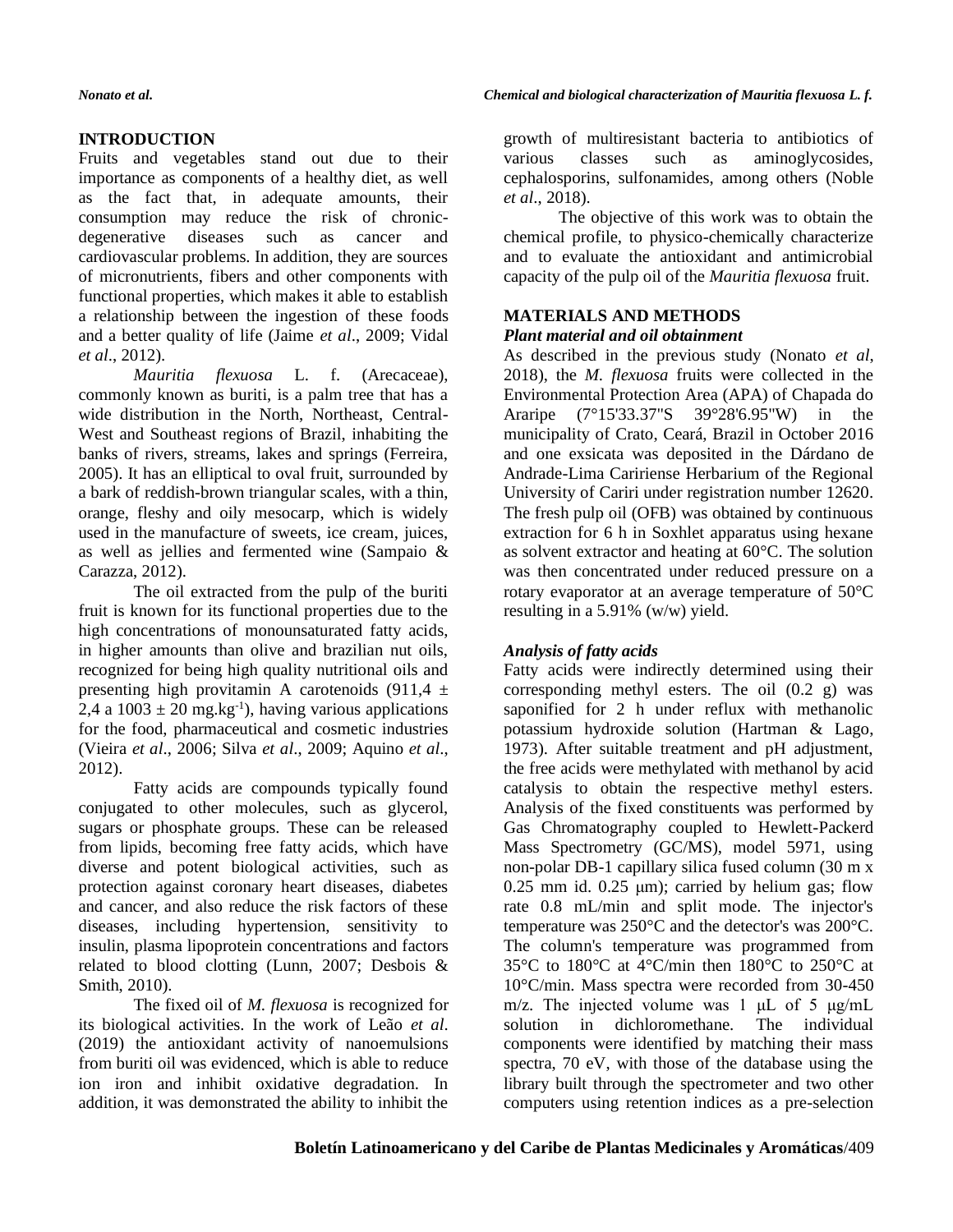(Alencar *et al*., 1984; Alencar *et al*., 1990), as well as by visual comparison of standard fragmentation with those reported in the literature (Stenhagen *et al*., 1974; Adams, 2001).

## *Physical-chemical characterization*

The oil was characterized according to the official methodologies of the Adolfo Lutz Institute (Instituto Adolfo Lutz, 2008). The acidity value was determined with a solution of the oil in ethyl ether: ethanol (1:1) by titration with sodium hydroxide solution, using phenolphthalein as indicator, in which the result was given as the number of milligrams of KOH required to neutralize the free acids of 1 g of sample. To verify the saponification index, 2 g of the oil in 50 mL of alcoholic KOH solution was refluxed for 1 h. After cooling the solution, titration was performed with hydrochloric acid (0.5 M), also using phenolphthalein as indicator, and the result was expressed as the number of milligrams of KOH required to saponify 1 g of sample. The refractive index was determined in Abbé refractometer at 40°C. All analyzes were done in triplicate.

# *Antioxidant assays*

# *DPPH free radical scavenging*

The methodology proposed by Rufino *et al*. (2007) was followed. Concentrations ranging from 14 to 1400 μg/mL were evaluated. In a dark environment, a 0.1 mL aliquot of each concentration was transferred to test tubes with 3.9 mL of the DPPH radical solution (0.06 mM). BHT and ascorbic acid were used as positive control and methanol was used as the blank test. The solutions were incubated for 30 min protected from light and the spectrophotometer readings were performed at 515 nm. All test and controls were performed in triplicate. The results were given by linear regression and from this the  $IC_{50}$ was determined and the equivalent of 1000 μM of the Trolox standard was substituted in the straight line equation of the absorbance graphic.

# *ABTS free radical capture*

The concentrations tested ranged from 14 to 1400 μg/mL. Whilst protected from light, a 30 μL aliquot of each concentration was transferred to test tubes with 3.0 mL of the ABTS<sup>++</sup> radical. The reading was performed in a spectrophotometer at 734 nm after 6 minutes of reaction of the mixture. Trolox was used as positive control and methanol as blank control. All

test and controls were performed in triplicate. In order to obtain total antioxidant activity, the equivalent of 1000 μM of the Trolox standard was substituted in the straight line equation of the absorbance graphic (Rufino *et al*., 2007).

# *FRAP (Ferric Reducing Antioxidant Power)*

The FRAP reagent was obtained by mixing 25 mL of acetate buffer (0.3 M), 2.5 mL of a TPTZ solution (10 mM) and 2.5 mL of an aqueous ferric chloride solution (20 mM). An aliquot of 90 μL of each concentration (14-1400 μg/mL) was transferred into test tubes as well as 270 μL of distilled water and 2.7 mL of FRAP reagent, keeping in a heating bath at 37°C. The reading was performed after 30 minutes of reaction at 595 nm in spectrophotometer. The FRAP reagent was used as blank control and the ferrous sulfate as a positive control. All test and controls were performed in triplicate. The total antioxidant activity replaced in the absorbances' straight line equation was equivalent to 1000 μM of the ferrous sulfate standard (Rufino *et al*., 2006).

# *Chelation activity of Fe 2+ ion*

The chelation capacity was measured by the method proposed by Puntel *et al*. (2005), with adaptations. 100 μL of each concentration  $(14-1400 \text{ μg/mL})$  was added with 300  $\mu$ L of the FeSO<sub>4</sub> solution (2 mM) and 336  $\mu$ L 1.0 M TRIS-HCl (pH 7.4). The test solutions were incubated protected from light for 5 minutes, whereafter  $26 \mu L$  of phenanthroline  $(0.25\%)$  was added. All test and controls were performed in triplicate. The reading was performed in spectrophotometer at 510 nm. The blank solution was prepared without the addition of the sample and by the absence of incubation.

# *Antimicrobial assays*

# *Determination of minimum inhibitory concentration – MIC*

The antimicrobial activity was tested by the microdilution method based on the document M7- A10 (CLSI, 2015). The assay was performed with four bacterial strains: *Bacillus cereus* INCQS 00303, *Staphylococcus aureus* ATCC 25923, *Escherichia coli* ATCC 25922 and *Salmonella choleraesuis* INCQS 00038, and three fungal strains: *Candida albicans* INCQS 40006, *Candida krusei* INCQS 40095 and *Candida tropicalis* INCQS 40042.

The oil was diluted with sterile distilled water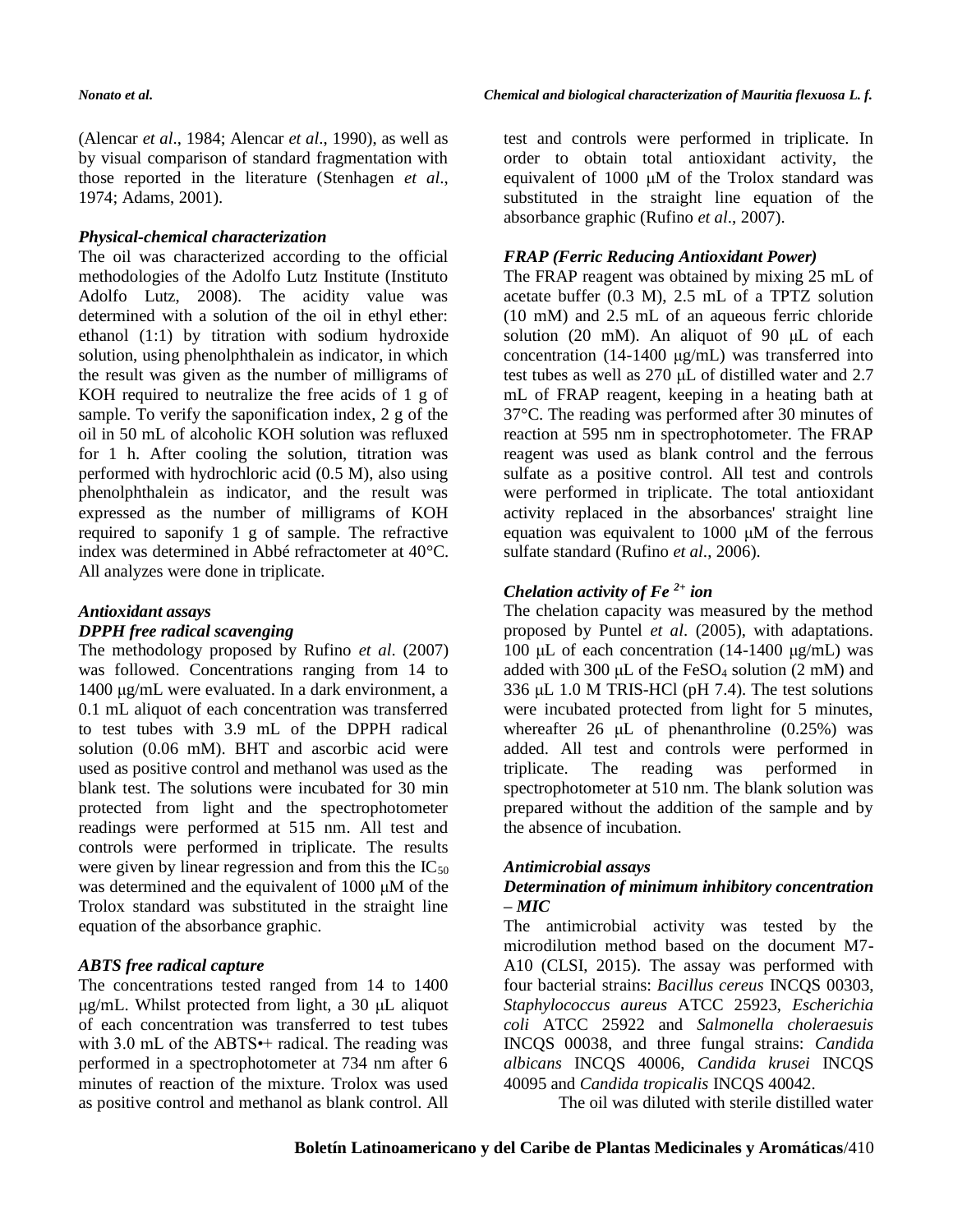and dimethyl sulfoxide (DMSO) at a concentration of 1024 μg/mL. Serial dilutions were then performed by addition to the wells containing the suspension, reaching concentrations in the range of 512 to 8 μg/mL. The whole test was performed in triplicate and the plate incubated at  $35 \pm 2$ °C for 24 h. The reading was performed by colorimetry by the addition of 25 μL of resazurin indicator solution (0.01%) to each well after incubation, where a change from blue to pink indicates bacterial growth. The minimum inhibitory concentration (MIC) was defined as the lowest extract concentration capable of inhibiting the growth of microorganisms.

#### *Evaluation of direct contact modulation*

For the analysis of an oil action as a potentiator of aminoglycoside (amikacin and gentamicin) and betalactam (benzylpenicillin and cefotaxime) antibiotics for bacteria, and azole (fluconazole and ketoconazole) for fungi, the methodology proposed by Coutinho *et al*. (2008) was followed. The bacterial strains *Bacillus cereus* INCQS 00303 and *Salmonella choleraesuis* INCQS 00038, and the fungal strains *Candida albicans* INCQS 40006, *Candida krusei* INCQS 40095 and *Candida tropicalis* INCQS 40042 were used. The test was performed in the presence and absence of *M. flexuosa* fruit oil.

Inoculum cultures (MIC/8) in 10% specific culture medium were distributed in microdilution plates followed by addition of concentrations of the antibiotic solutions (1024 μg/ml) by serial dilution. The plates were incubated at  $35 \pm 2$ °C for 24 h and read by colorimetry by the addition of 25 μL of resazurin solution (0.01%).

#### *Statistical analysis*

The results of the antioxidant assays were evaluated through ANOVA and Tukey's test, while the microbiological results were analyzed in bidirectional ANOVA and Bonferroni post-test using GraphPad Prism 6.0 software. The results with  $p<0.05$  were considered as statistically significant.



# **RESULTS**

#### *Fatty acids analysis*

The analysis by gas chromatography coupled to mass spectrometry (GC/MS) allowed to identify 97.39% of the constituents of the pulp oil of *M. flexuosa* fruits. The saturated fatty acids were predominant in relation to the unsaturated ones, with 80.44% and 16.95%, respectively. The major components of the oil were stearic acid  $(49.51\%)$ , followed by palmitic acid  $(22.14\%)$ and oleic acid (16.58%) as shown in Table No. 1. Figure No. 1 shows the chromatographic profile of the oil.

#### *Physical-chemical characterization*

The values obtained for some of the main physical-chemical indices are shown in Table No. 2.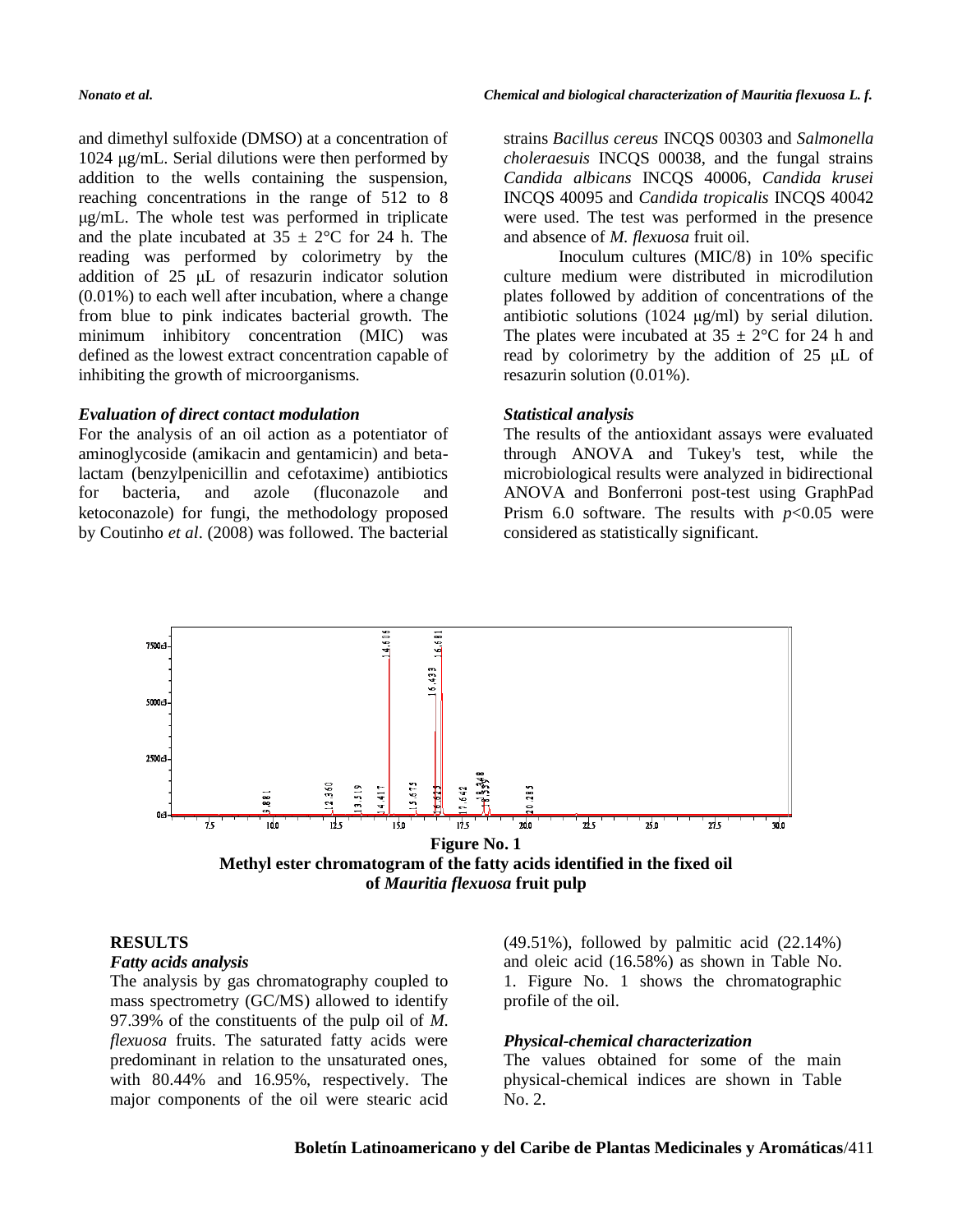| lethyl ester prome or latty actus identified in the fixed on or <i>maarual fiexuosa</i> fruit pui |            |       |
|---------------------------------------------------------------------------------------------------|------------|-------|
| <b>Fatty acid</b>                                                                                 | $Rt$ (min) | $\%$  |
| Lauric Acid $(C12:0)$                                                                             | 9.89       | 0.49  |
| Myristic Acid (C14:0)                                                                             | 12.36      | 1.26  |
| Pentadecanoic Acid (C15:0)                                                                        | 13.52      | 0.53  |
| Palmitoleic Acid (C16:1)                                                                          | 14,14      | 0.37  |
| Palmitic Acid (C16:0)                                                                             | 14.61      | 22.14 |
| Margaric Acid (C17:0)                                                                             | 15.67      | 1.39  |
| Oleic Acid (C18:1)                                                                                | 16.43      | 16.58 |
| Stearic Acid (C18:0)                                                                              | 16.68      | 49.51 |
| Eicosanoic Acid (C20:0)                                                                           | 18.34      | 4.84  |
| Docosanoic Acid $(C22:0)$                                                                         | 20.28      | 0.28  |
| _____                                                                                             |            |       |

**Table No. 1 Methyl ester profile of fatty acids identified in the fixed oil of** *Mauritia flexuosa* **fruit pulp**

**Rt: Retention time.**

| Table No. 2                                                                                |  |
|--------------------------------------------------------------------------------------------|--|
| Physical-chemical characteristics of the pulp oil of <i>Mauritia flexuosa</i> fruits (OFB) |  |

| <b>Physical-chemical properties</b> | <b>OFB</b>         |
|-------------------------------------|--------------------|
| Acidity (mg $KOH/g$ )               | $5.71 \pm 0.01$    |
| Saponification index (mg $KOH/g$ )  | $210.97 \pm 12.13$ |
| Refractive index $(np^{20})$        | $1.467 \pm 0.00$   |

# *Antioxidant assays*

In the DPPH free radical scavenging test, the oil presented low hydrogen donation capacity, with a maximum percentage of 9.38%, which was well

below the positive controls ascorbic acid and BHT, with percentages of 96% and 88%, respectively, as can be seen in Figure No. 2.



**Figure No. 2 Antioxidant activity by DPPH free radical scavenging of the pulp oil** *of M. flexuosa fruits* **(OFB) and of the positive controls ascorbic acid and BHT.**

**Boletín Latinoamericano y del Caribe de Plantas Medicinales y Aromáticas**/412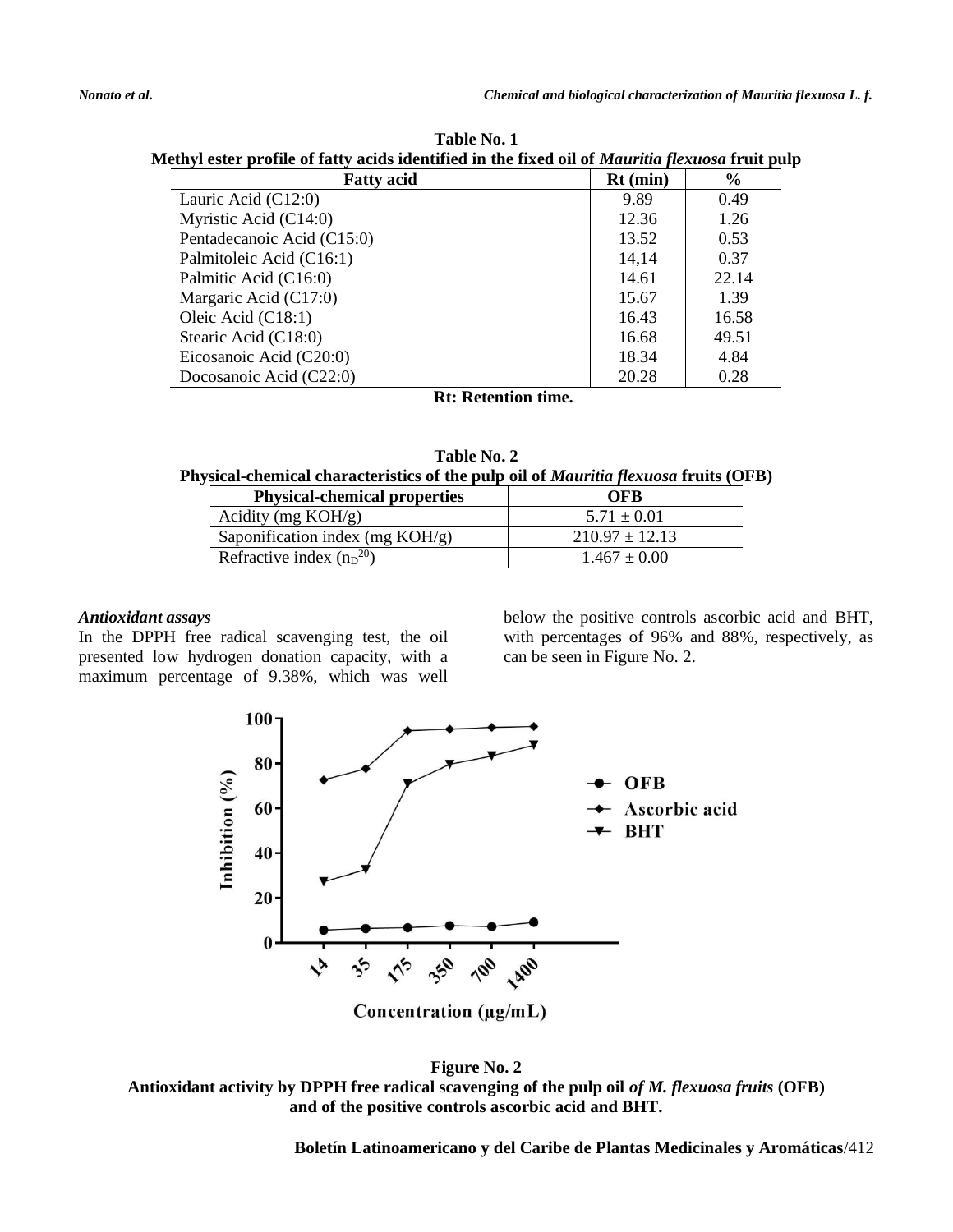Considering the positive controls, the oil obtained a concentration capable of inhibiting 50% of moderate DPPH. Its  $IC_{50}$  was only 4.76 times lower

than BHT, while compared to the ascorbic acid its capacity was 38.67 times lower. The  $IC_{50}$  values are elucidated in Table No. 3.

| Table No. 3                                                                                                          |  |  |
|----------------------------------------------------------------------------------------------------------------------|--|--|
| $IC_{50}$ and Trolox equivalent values of the pulp oil of the <i>M. flexuosa</i> fruits and of the positive controls |  |  |
| (ascorbic acid and BHT) for DPPH free radical reduction.                                                             |  |  |

| <b>Samples</b> | $IC_{50}$ (µg/mL) | <b>Trolox equivalent</b> |
|----------------|-------------------|--------------------------|
| OFB            | $83.16 \pm 5.09a$ | $10.79 \pm 1.07a$        |
| Ascorbic Acid  | $2.15 \pm 0.05b$  | $14.15 \pm 0.04a$        |
| RHT            | $17.46 \pm 2.10c$ | $11,78 \pm 3,12a$        |

Results are expressed as mean  $\pm$  standard deviations (n=3). The means followed by different letters differ by the Tukey test at *p*<0.05.

The oil presented a moderate ability to capture the ABTS radical and to reduce the iron ion by the FRAP methodology, obtaining values of 69.26  $\pm$  1.04 μM Trolox/g and 24.37  $\pm$  0.75 μM Fe<sub>2</sub>SO<sub>4</sub>/g, respectively.

The oil showed good chelating activity, in which the response was concentration dependent (14- 350 μg/mL) with significant difference between concentrations (Figure No. 3). In general, the response obtained a maximum percentage of 63.6%.



Figure No. 3 Effects of iron chelation on the oil of the *M. flexuosa* pulp. Values are expressed as mean ± standard deviation (n=6). \*: *p*<0.05, \*\*\*\*: *p*<0.0001, (ANOVA and Tukey's test).

#### *Antimicrobial assays*

The values of the minimal inhibitory concentrations

obtained from the tested strains are shown in Table No. 4.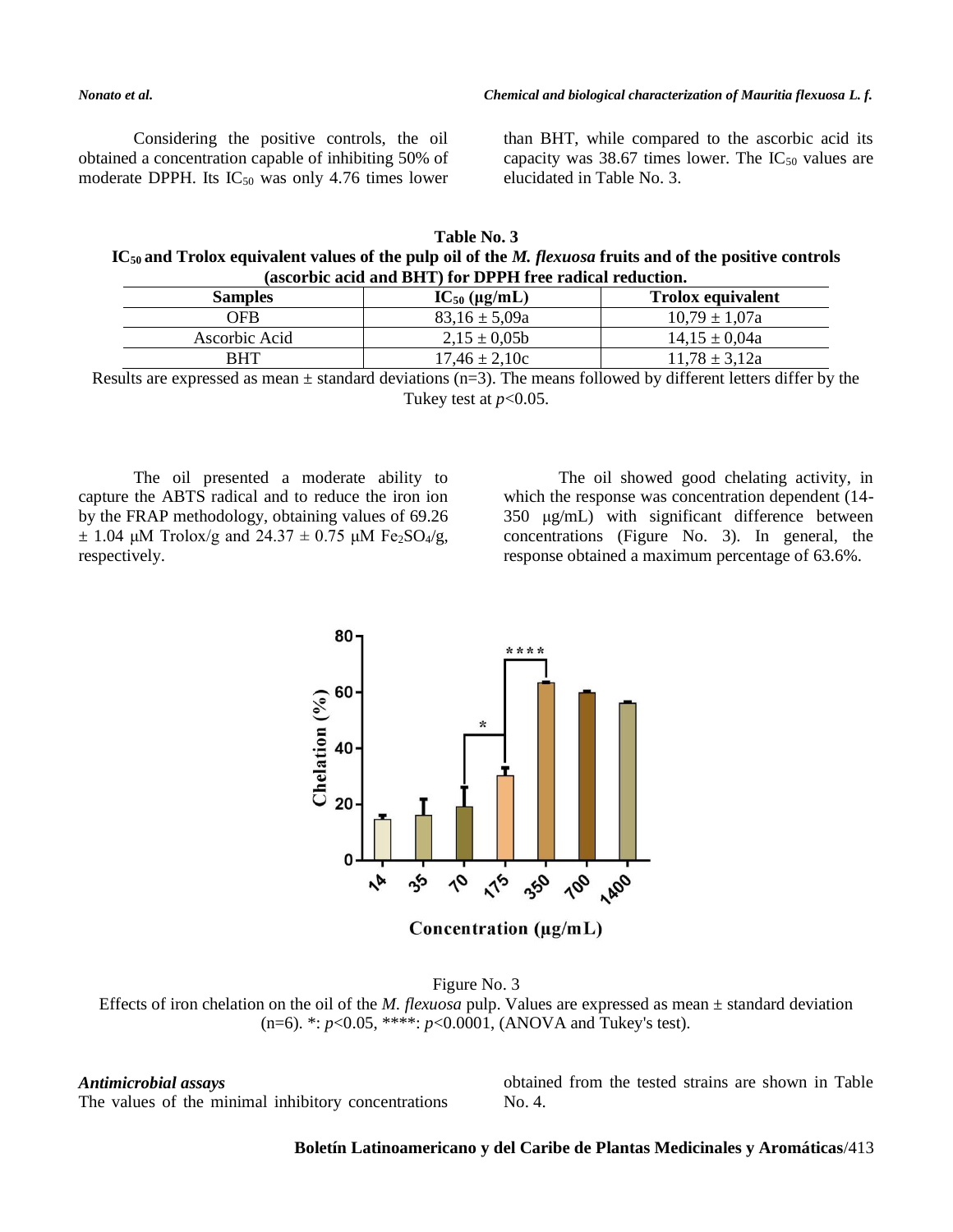| Table No. 4                                                                                                  |  |  |  |
|--------------------------------------------------------------------------------------------------------------|--|--|--|
| Minimum inhibitory concentration of the pulp oil of M. flexuosa fruits against bacterial and fungal strains. |  |  |  |

| <b>Tested microorganisms</b>          | MIC (µg/mL) |
|---------------------------------------|-------------|
| Bacillus cereus (INCQS 00303)         | $\geq 1024$ |
| Staphylococcus aureus (ATCC 25923)    | $\geq 1024$ |
| Escherichia coli (ATCC 25922)         | $\geq 1024$ |
| Salmonella choleraesuis (INCQS 00038) | $\geq 1024$ |
| Candida albicans (ATCC 40006)         | 853,33      |
| Candida krusei (ATCC 40095)           | 512         |
| Candida tropicalis (ATCC 40042)       | 512         |

ATCC: American Type Culture Collection; INCQS: National Institute for Quality Control in Health.

Regarding the modification of the antibiotic action against bacterial strains, the pulp oil of the *M. flexuosa* fruits showed both synergistic and antagonistic action, according to the data shown in Figures No. 4. The oil exerted synergic effect on amicacin against *S. choleraesuis* decreasing MIC from 512 μg/mL to 213.33 μg/mL. On gentamicin, it also showed synergistic effect against *B. cereus*, with reduction of MIC from 512 μg/mL to 256 μg/mL, as compared to *S. choleraesuis*, with a decrease to 106.66 μg/mL.





**Modulating effect of the pulp oil of** *M. flexuosa* **fruit (OFB) on the antibiotic activity of amikacin, gentamicin, benzylpenicillin and cefotaxime against** *Bacillus cereus* **strains (INCQS 00303) and** *Salmonella choleraesuis* **(INCQS 00038). Sin.: Synergism; Ant.: Antagonism; \*:** *p***<0.0001 (ANOVA and Bonferroni test).**

On benzylpenicillin, the oil exerted an antagonistic effect against *B. cereus*, with an increase of MIC from 26.66 μg/mL to 256 μg/mL, and a synergistic effect against *S. choleraesuis*, reducing MIC to 1024 μg/mL for 512 μg/mL. The same result

was obtained on cefotaxime for this strain. Still on cefotaxime, it exerted the most expressive synergistic effect of this study against *B. cereus*, with a reduction from 1024 μg/mL to 5.33 μg/mL.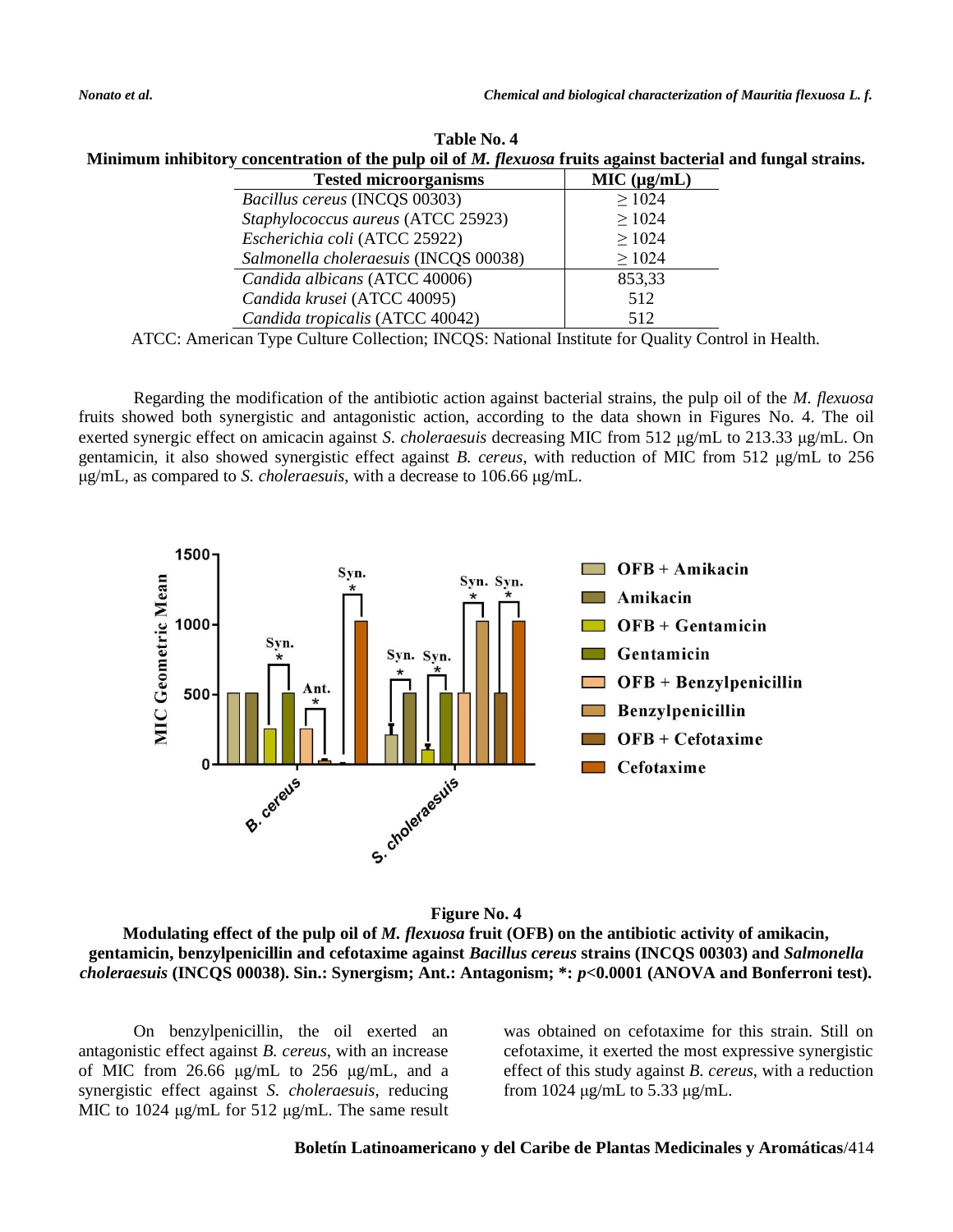# **DISCUSSION**

Studies report oleic acid and palmitic acid as the main major components of the pulp oil of buriti fruits, with percentages ranging from 61% to 75.7% for oleic acid and 16.78% to 23% for the palmit acid, while the stearic acid presents low concentrations, ranging from 1.3% to 5.2% (Silva *et al*., 2009; Rodrigues *et al*., 2010; Darnet *et al*., 2011; Pardauil *et al*., 2011; Aquino *et al*., 2012). The difference between the fatty acids synthesis of a species can be attributed to abiotic factors, such as water availability, habitat, among others (Kris-Etherton *et al*., 2000).

For oils and fats, the physico-chemical properties are evaluated and used to measure their quality (Lima *et al*., 2017). The acidity index aims to quantify the free fatty acids present in the oils, since high rates of these indicates changes that lead to hydrolytic rancidity (Ferreira *et al*., 2008; Bermejo *et al*., 2013). The acidity index obtained in this study (Table No. 2) was relatively higher than those reported in the literature for the oil of this species, with indexes ranging from 2.1 to 4.7 mg KOH/g (Vásquez-Ocmín *et al*., 2010; Aquino *et al*., 2012; Lima *et al*., 2017;). However, it is within the limits allowed by the National Agency of Sanitary Surveillance (ANVISA), with a maximum of 10.0 mg KOH/g (Brasil, 2005).

The saponification index indicates the relative amount of high and low molecular weight fatty acids. Low molecular weight esters require more alkali for the saponification, so the saponification index is inversely proportional to the molecular weight of the fatty acids (Brasil, 2005). The saponification index obtained (Table No. 2) was higher than those found by Vásquez-Ocmín *et al*. (2010), which reported variable indices between 186.25 and 194.89 mg KOH/g for three morphotypes of the *M. flexuosa* fruit. The obtained index was also outside the range established by ANVISA (184-196 mg KOH  $/$  g), which shows a rate of low molecular weight fatty acids in the oil studied (Brasil, 2005).

The refractive index is characteristic for each type of oil and is related to the degree of saturation of the bonds, oxidation compounds and heat treatment (Mello & Pinheiro, 2012). The index found in this study is within the limit established by ANVISA, which ranges from 1,467 to 1,470 nD20 (Brasil, 2005). In the work of Aquino *et al*. (2012), comparing the physico-chemical properties of crude

and refined buriti oil, a refractive index of 1.47 was obtained for both oils tested, these being values consistent with that obtained in this work.

The pulp oil of the buriti fruits tested in this study (Table No. 3) showed a relatively lower  $IC_{50}$ than the one reported in the literature for the crude and the refined buriti pulp oil with  $IC_{50}$  of 25.19 mg/mL and 50.98 mg/mL, in that order, as well as for the olive oil with  $IC_{50}$  of 11 mg/mL (Valavanidis *et al*., 2004; Aquino *et al*., 2012).

The antioxidant activity in foods depends on several factors, such as the oxidation conditions and stages, the formation and stability of the radicals, as well as the possible location of antioxidants and stability in different processing stages (Rockenbach *et al*., 2008).

The capture capacity of the ABTS radical showed greater effectiveness when compared to the edible oils of carrot, cranberry, cumin and hemp, with 8.90  $\pm$  0.39 μM Trolox/g, 22.5  $\pm$  1.22 μM Trolox/g, 30.8  $\pm$  3.58 μM Trolox/g and 11.4  $\pm$  2.08 μM Trolox/g, respectively (Yu *et al*., 2005).

The antioxidant activity of oils may be related to their content of tocopherols and carotenoids, which are considered lipophilic antioxidants (Chorilli *et al*., 2007; Borges *et al*., 2011). The literature reports a rich content of these compounds in buriti oil, with values of 1890 mg/kg, 1343 mg/kg and 918 mg/kg for total carotenoids, *α*tocopherol and *β*-tocopherol, respectively (Silva *et al*., 2009). Castelo-Branco *et al*. (2016) indicate an essential role of tocopherols and a good performance in the evaluation by the ABTS method, as well as for the oxidative stability of vegetable oils, probably due to the associations between them.

Oil capacity to reduce the iron ion was lower than the patauá, Amazonian palm, which obtained  $584.9 \pm 5.3 \mu M$  Fe<sub>2</sub>SO<sub>4</sub>/g (Hidalgo *et al.*, 2016). The antioxidant efficiency analyzed by the FRAP method is dependent on the redox potentials of the compounds under study, which are characterized by the complexity of their molecules, as well as the ability to reduce phenolic compounds, such as tocopherols, depending on the level of hydroxylation and extension of their conjugations (Pulido *et al*., 2000).

Mello & Pinheiro (2012), analyzing the chelating capacity of the olive oil of the Arbequina variety from two different cultures obtained 25.00  $\pm$ 1.11% and  $24.22 \pm 2.40$ %, showing a lower activity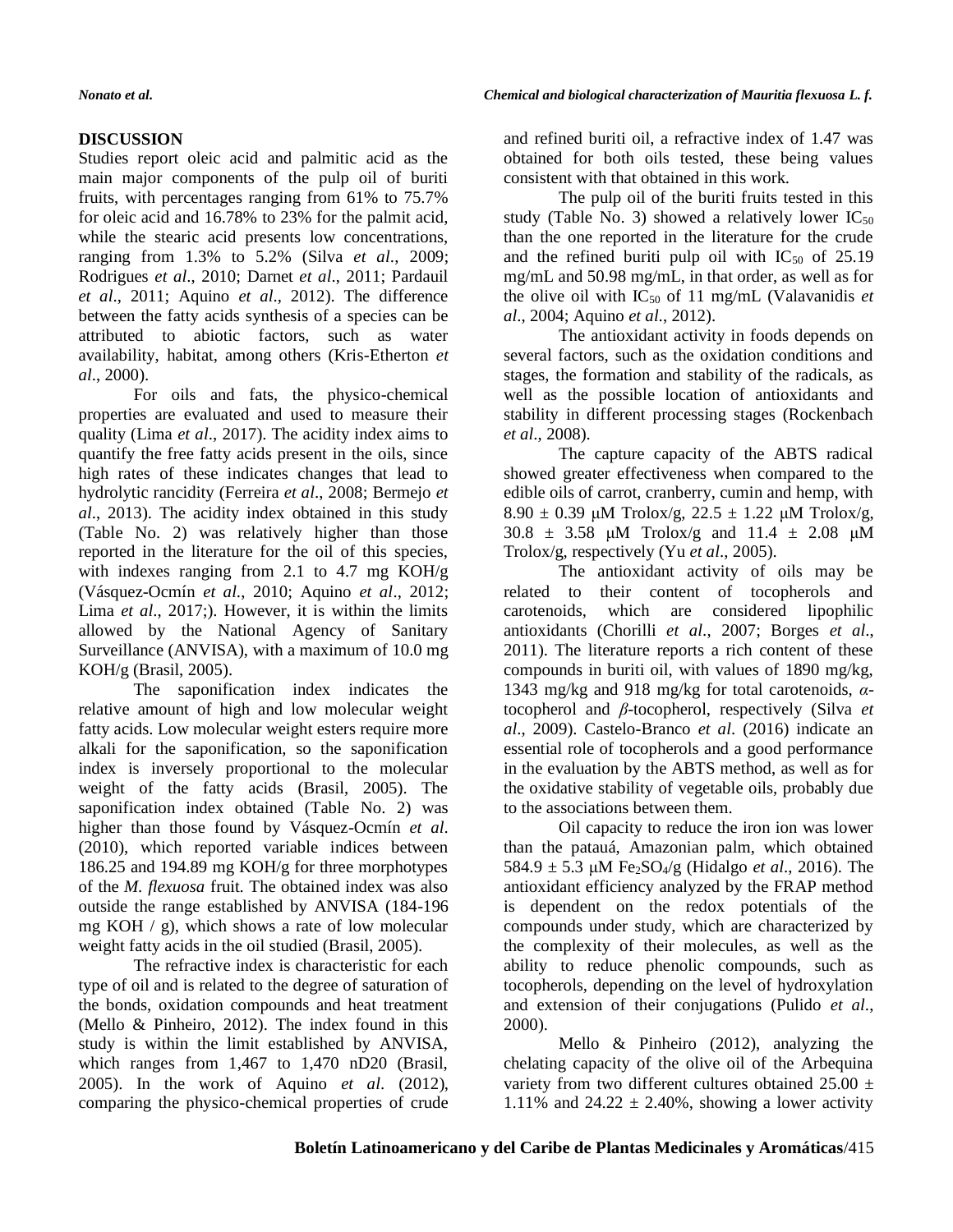than the buriti oil studied (Figure No. 3). Chelating agents reduce the availability of transition metals and inhibit radical-mediated oxidative chain reactions in biological or food systems, which improves human health, quality, stability and food safety (Yu *et al*., 2005).

Regarding the antibacterial assays, the oil had MIC  $\geq$  1024 μg/mL for all strains tested (Table No. 4), which does not demonstrate clinically relevant effect, since it requires very high concentrations of the natural product to reach serum levels (Houghton *et al*., 2007). For the fungal strains, the oil had higher MIC of 853.33 μg/mL, showing moderate activity (Holetz *et al*., 2002).

Bacterial resistance involves biochemical and genetic mechanisms, such as inactivation of the antimicrobial agent by chemical changes, target modification, changes in the efflux pump and external permeability of the membrane, as well as the enzymatic inhibition of the antibacterial target (Guimarães *et al*., 2010). These mechanisms may be related to the non-effectiveness of the oil on the bacteria tested.

The literature shows the activity of fatty acids against strains of *Candida albicans*, such as oleic acid, capric acid and lauric acid, in which this activity occurs through the disorganization of the cytoplasm by the rupture or disintegration of its plasma membranes (Bergsson *et al*., 2001; Pinto *et al*., 2017).

Antibiotic activity modifiers are drugs that modulate or revert microbial resistance to certain antibiotics, through alteration of susceptibility to inhibition of the efflux pump (Costa *et al*., 2008). Other mechanisms of resistance may also be altered by the combination of antibiotics with natural products, such as increased membrane permeability, modification of the antibiotic receptor, and enzymatic inhibition (Wagner, 2011).

Aminoglycoside antibiotics are widely used for the treatment of infections, however,

# *Nonato et al. Chemical and biological characterization of Mauritia flexuosa L. f.*

nephrotoxicity due to its continued use remains a common clinical problem, toxicity being one of the factors that limit its dosage (Watanabe *et al*., 2004). Thus, the combination of these antibiotics with natural products leads to a decrease in their therapeutic dose and consequently their toxicity (Figueredo *et al*., 2013).

Beta-lactams represent a class of antibiotics widely used due to their tolerance by the body, but their use generates one of the main mechanisms of resistance to drugs used by bacteria, which is the production of inactivating enzymes called *beta*lactamases (Zeba, 2005). The combination of these with natural products may be an alternative to overcome this resistance barrier.

The antibiotic action modification test against fungal strains did not present significant results. This may be related to resistance mechanisms of *Candida* genus to azoles, such as efflux pumps, point mutations in the synthesis and overexpression of ergosterol, as well as mutations that deny membrane rupture, such as by-pass pathways (Pfaller, 2012).

# **CONCLUSION**

The results obtained demonstrate that the pulp oil of the *M. flexuosa* fruit has moderate primary antioxidant activity and good iron ion chelation capacity, as well as being a significant source in antibacterial therapy combined with antibiotics. It exhibits physico-chemical characteristics within the established parameters for edible oils, can be used as functional food. Thus, given the importance of this species, the data obtained can be a starting point for new *in vivo* assays, aiming to understand its biological activities and the possible development of new complementary therapies.

### **ACKNOWLEDGEMENTS**

The authors would like to acknowledge financial support from Brazilian research agencies CAPES, FUNCAP and CNPq.

### **REFERENCES**

- Adams RP. 2001. **Identification of essential oil components by gas chromatography/quadrupole mass spectroscopy**. Allured Pub. Corp, Illinois, USA.
- Alencar JW, Craveiro AA, Matos FJA, Machado MIL. 1990. Kovats indices simulation in essential oil analysis. **Quim Nova** 13: 282 - 284.

Alencar JW, Craveiro AA, Matos FJA. 1984. Kovats' indices as a preselection routine in mass spectra library searches of volatiles. **J Nat Prod** 47: 890 - 892. **<https://doi.org/10.1021/np50035a028>**

Aquino JS, Pessoa DCNP, Araújo KLGV, Epaminondas PS, Schuler ARP, Souza AG, Stamfordb TLM. 2012.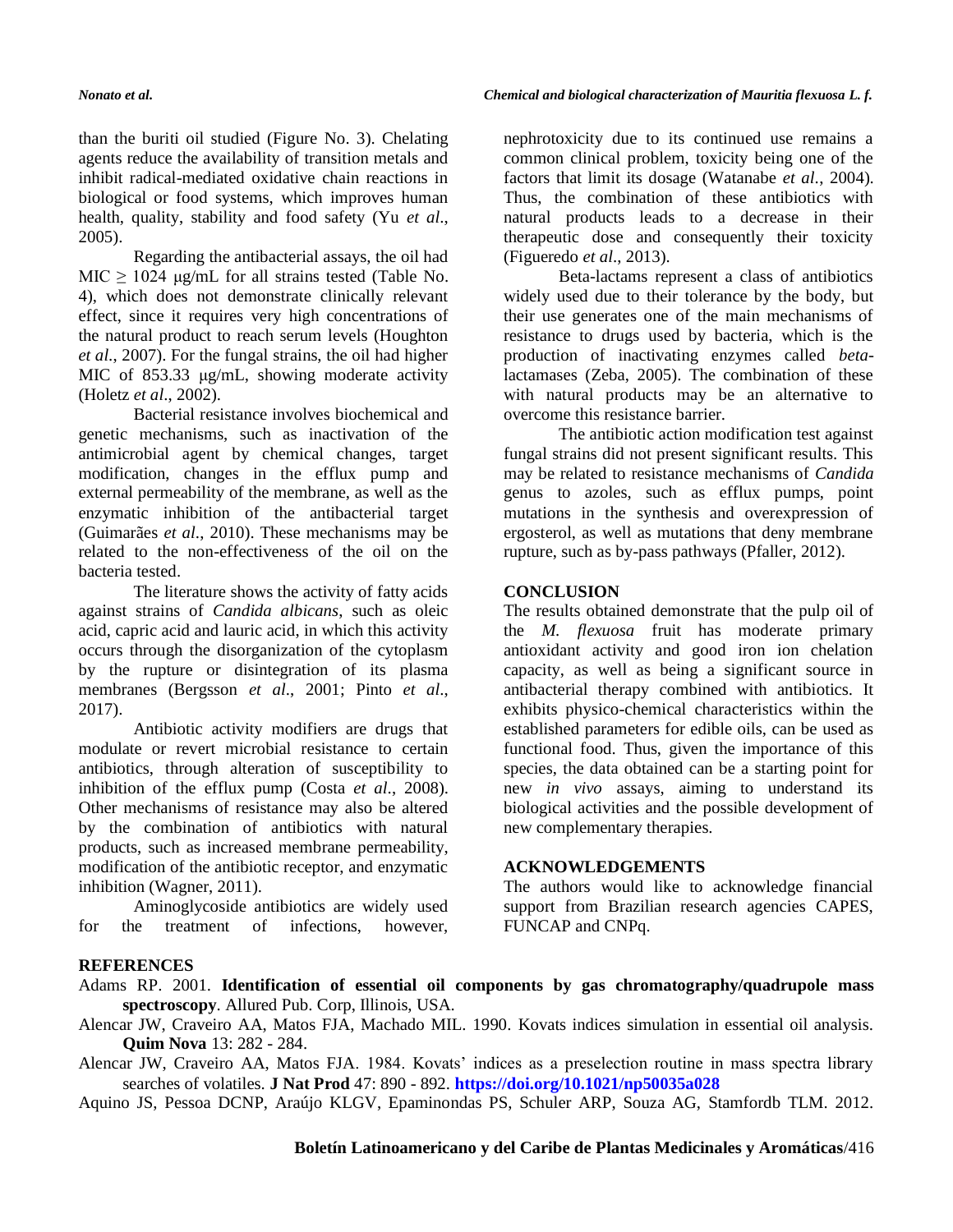Refining of buriti oil (*Mauritia flexuosa*) originated from the Brazilian cerrado: Physicochemical, thermaloxidative and nutritional implications. **J Braz Chem Soc** 23: 212 - 219. **<https://doi.org/10.5935/0103-5053.20140054>**

- Bergsson G, Arnfinnsson J, Steingrímsson Ó, Thormar H. 2001. *In vitro* killing of *Candida albicans* by fatty acids and monoglycerides. **Antimicrob Agents Chemother** 45: 3209 - 3212. **<https://doi.org/10.1128/AAC.45.11.3209-3212.2001>**
- Bermejo S, Ventura C, Ribeiro M, Henriques M, Laranjeira C. 2013. Óleos alimentares usados: caracterização físico-química para selecção de indicadores de degradação de qualidade e de melhores práticas laboratoriais disponíveis. **Rev Unidade Invest Inst Politécn Santarém** 2: 256 - 271.
- Borges LL, Lúcio TC, Gil ES, Barbosa EF. 2011. Uma abordagem sobre métodos analíticos para determinação da atividade antioxidante em produtos naturais. **Enciclopédia Biosf** 7: 1 - 20.
- Brasil, 2005. Resolução RDC No. 270.
- Castelo-Branco VN, Santana I, Di-Sarli VO, Freitas SP, Torres AG. 2016. Antioxidant capacity is a surrogate measure of the quality and stability of vegetable oils. **Eur J Lipid Sci Technol** 118: 224 - 235. **<https://doi.org/10.1002/ejlt.201400299>**
- Chorilli M, Leonardi GR, Salgado HRN. 2007. Radicais livres e antioxidantes: conceitos fundamentais para aplicação em formulações farmacêuticas e cosméticas. **Rev Bras Farm** 88: 113 - 118.
- CLSI, 2015. **Methods for dilution antimicrobial susceptibility tests for bacteria that grow aerobically**; Approved Standard. Wayne, USA.
- Costa VCO, Tavares JF, Agra MF, Falcão-Silva VS, Facanali R, Vieira MAR, Marques MOM, Siqueira-Junior JP, Silva MS. 2008. Composição química e modulação da resistência bacteriana a drogas do óleo essencial das folhas de *Rollinia leptopetala* R. E. Fries. **Braz J Pharmacogn** 18: 245 - 248. **<https://doi.org/10.1590/S0102-695X2008000200019>**
- Coutinho HDM, Costa JGM, Lima EO, Falcão-Silva VS, Siqueira-Júnior JP. 2008. Enhancement of the antibiotic activity against a multiresistant *Escherichia coli* by *Mentha arvensis* L. and chlorpromazine. **Chemotherapy** 54: 328 - 330. **<https://doi.org/10.1159/000151267>**
- Darnet SH, Silva LHM, Rodrigues AMC, Lins RT. 2011. Nutritional composition, fatty acid and tocopherol contents of buriti (*Mauritia flexuosa*) and patawa (*Oenocarpus bataua*) fruit pulp from the amazon region. **Ciênc Tecnol Aliment** 31: 488 - 491. **<https://doi.org/10.1590/S0101-20612011000200032>**
- Desbois AP, Smith VJ. 2010. Antibacterial free fatty acids: Activities, mechanisms of action and biotechnological potential. **Appl Microbiol Biotechnol** 85: 1629 - 1642. **<https://doi.org/10.1007/s00253-009-2355-3>**
- Ferreira ES, Lucien VG, Amaral AS, Silveira CS. 2008. Caracterização físico-química do fruto e do óleo extraído de tucumã (*Astrocaryum vulgare* Mart). **Aliment Nutr** 19: 427 - 433.
- Ferreira MGR. 2005. **Buriti (***Mauritia flexuosa* **L.)**, Centro de pesquisa agroflorestal de Rondônia. Porto Velho, Brasil.
- Figueredo FG, Ferreira EO, Lucena BFF, Torres CMG, Lucetti DL, Lucetti ECP, Silva JMFL, Santos FAV, Medeiros CR, Oliveira GMM, Colares AV, Costa JGM, Coutinho HDM, Menezes IRA, Silva JCF, Kerntopf MR, Figueiredo PRL, Matias EFF. 2013. Modulation of the antibiotic activity by extracts from *Amburana cearensis* A. C. Smith and *Anadenanthera macrocarpa* (Benth.) Brenan. **Biomed Res Int** 2013: 1 - 5. **<https://doi.org/10.1155/2013/640682>**
- Guimarães DO, Momesso LS, Pupo MT. 2010. Antibióticos: Importância terapêutica e perspectivas para a descoberta e desenvolvimento de novos agentes. **Quim Nova** 33: 667 - 679. **<https://doi.org/10.1590/S0100-40422010000300035>**
- Hartman L, Lago RCA. 1973. Rapid preparation of fatty acid methyl esters from lipids. **Lab Pract** 22: 475 477.
- Hidalgo PSP, Nunomura RCS, Nunomura SM. 2016. Plantas oleaginosas Amazônicas: Química e atividade antioxidante de Patauá (*Oenocarpus bataua* Mart.). **Rev Virtual Quim** 8: 130 - 140. **<https://doi.org/10.5935/1984-6835.20160009>**
- Holetz FB, Pessini GL, Sanches NR, Cortez DAG, Nakamura CV, Dias Filho BP. 2002. Screening of some plants used in the Brazilian folk medicine for the treatment of infectious diseases. **Mem Inst Oswaldo Cruz** 97: 1027 - 1031. **<https://doi.org/10.1590/S0074-02762002000700017>**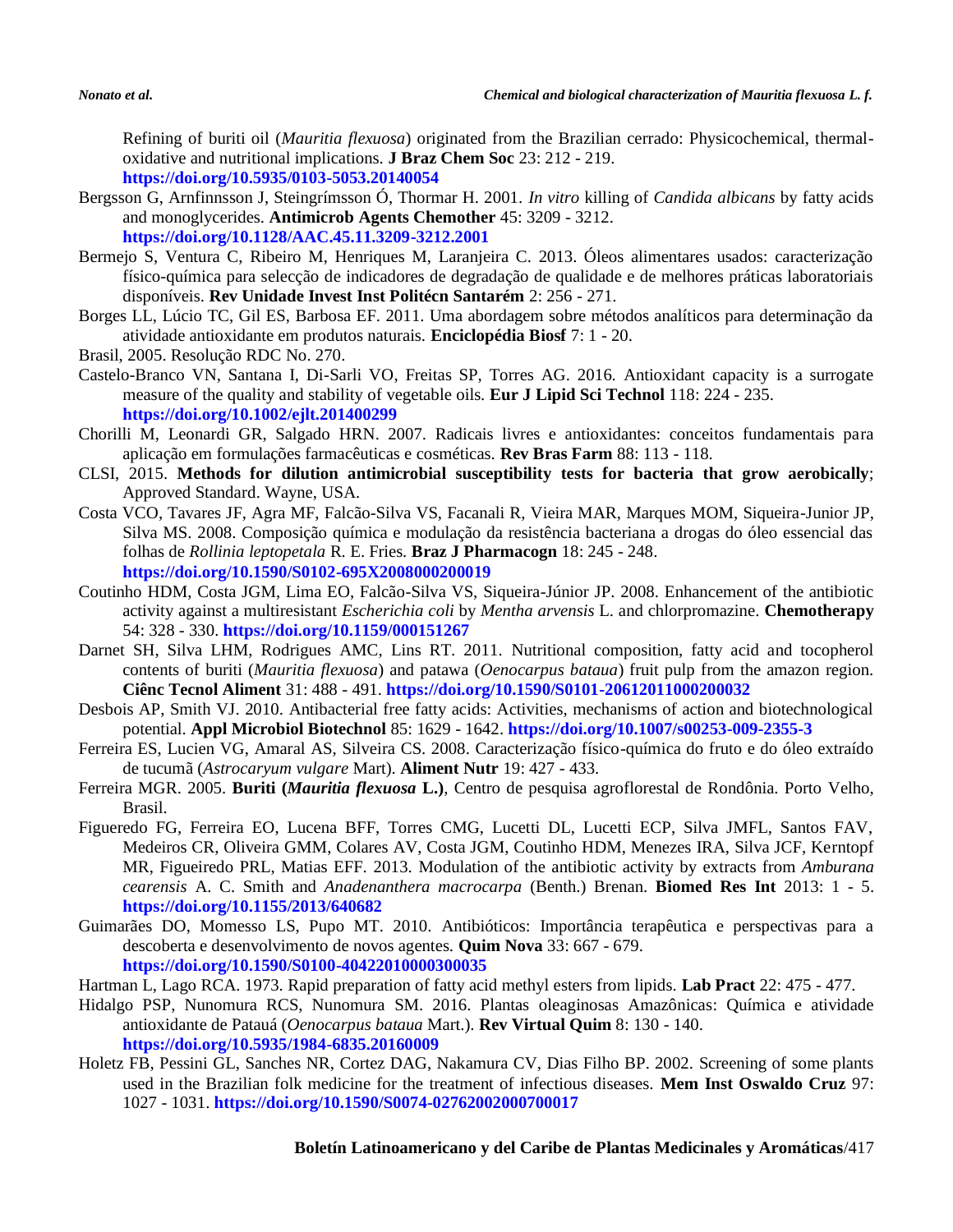- Houghton PJ, Howes MJ, Lee CC, Steventon G. 2007. Uses and abuses of *in vitro* tests in ethnopharmacology: Visualizing an elephant. **J Ethnopharmacol** 110: 391 - 400. **<https://doi.org/10.1016/j.jep.2007.01.032>**
- Instituto Adolfo Lutz, 2008. **Métodos físico-químicos para análise de alimentos.** 4a ed. Instituto Adolfo Lutz, São Paulo, Brasil.
- Jaime PC, Figueiredo ICR, Moura EC, Malta DC. 2009. Fatores associados ao consumo de frutas e hortaliças no Brasil. **Rev Saud Pub** 43: 57 - 64. **<https://doi.org/10.1590/S0034-89102009000900008>**
- Kris-Etherton PM, Taylor DS, Yu-Poth S, Huth P, Moriarty K, Fishell V, Hargrove RL, Zhao G, Etherton TD. 2000. Polyunsaturated fatty acids in the food chain in the United States. **Am Soc Clin Nutr** 71: 179S - 188S.
- Leão KMM, Reis LVC, Speranza P, Rodrigues AP, Ribeiro APB, Macedo JA, Macedo GA. 2019. Physicochemical characterization and antimicrobial activity in novel systems containing buriti oil and structured lipids nanoemulsions. **Biotechnol Rep** 24: e00365. **<https://doi.org/10.1016/j.btre.2019.e00365>**
- Lima RP, Luz PTS, Braga M, Batista PRS, Costa CEF, Zamian JR, Nascimento LAS, Rocha-Filho GN. 2017. Murumuru (*Astrocaryum murumuru* Mart.) butter and oils of buriti (*Mauritia flexuosa* Mart.) and pracaxi (*Pentaclethra macroloba* (Willd.) Kuntze) can be used for biodiesel production: Physico-chemical properties and thermal and kinetic studies. **Ind Crops Prod** 97: 536 - 544. **<https://doi.org/10.1016/j.indcrop.2016.12.052>**
- Lunn J. 2007. Monounsaturates in the diet. **Nutr Bull** 32: 378 391. **<https://doi.org/10.1111/j.1467-3010.2007.00669.x>**
- Mello LD, Pinheiro MF. 2012. Aspectos físico-químicos de azeites de oliva e de folhas de oliveira provenientes de cultivares do RS, Brasil. **Aliment Nutr** 23: 537 - 548.
- Nobre CB, Sousa EO, Silva JMFL, Coutinho HDM., Costa JGM. 201). Chemical composition and antibacterial activity of fixed oils of *Mauritia flexuosa* and *Orbignya speciosa* associated with aminoglycosides. **Eur J Integr Med** 23: 84 - 89. **<https://doi.org/10.1016/j.eujim.2018.09.009>**
- Nonato CFA, Leite DOD, Pereira RC, Boligon AA, Ribeiro-Filho J, Rodrigues FFG, Costa JGM. 2018. Chemical analysis and evaluation of antioxidant and antimicrobial activities of fruit fractions of *Mauritia flexuosa* L. f. (Arecaceae). **Peer J** 6: e5991. **<https://doi.org/10.7717/peerj.5991>**
- Pardauil JJR, Souza LKC, Molfetta FA, Zamian JR, Rocha Filho GN, da Costa CEF. 2011. Determination of the oxidative stability by DSC of vegetable oils from the Amazonian area. **Bioresour Technol** 102: 5873 - 5877. **<https://doi.org/10.1016/j.biortech.2011.02.022>**
- Pfaller MA. 2012. Antifungal drug resistance: Mechanisms, epidemiology, and consequences for treatment. **Am J Med** 125: S3 - S13. **<https://doi.org/10.1016/j.amjmed.2011.11.001>**
- Pinto MEA, Araújo SG, Morais MI, Sá NP, Lima CM, Rosa CA, Siqueira EP, Johann S, Lima LARS. 2017. Antifungal and antioxidant activity of fatty acid methyl esters from vegetable oils. **Ann Acad Bras Cienc** 89: 1671 - 1681. **<https://doi.org/10.1590/0001-3765201720160908>**
- Pulido R, Bravo L, Saura-Calixto F. 2000. Antioxidant activity of dietary polyphenols as determined by a modified ferric reducing/antioxidant power assay. **J Agric Food Chem** 48: 3396 - 3402. **<https://doi.org/10.1021/jf9913458>**
- Puntel RL, Nogueira CW, Rocha JBT. 2005. Krebs cycle intermediates modulate thiobarbituric acid reactive species (TBARS) production in rat brain *in vitro*. **Neurochem Res** 30: 225 - 235. **<https://doi.org/10.1007/s11064-004-2445-7>**
- Rockenbach II, Silva GL, Rodrigues E, Kuskoski EM, Fett R. 2008. Influência do solvente no conteúdo total de polifenóis, antocianinas e atividade antioxidante de extratos de bagaço de uva (*Vitis vinifera*) variedades Tannat e Ancelota. **Cienc Tecnol Aliment** 28: 238 - 244. **<https://doi.org/10.1590/S0101-20612008000500036>**
- Rodrigues AMC, Darnet S, Silva LHM. 2010. Fatty acid profiles and tocopherol contents of buriti (*Mauritia flexuosa*), patawa (*Oenocarpus bataua*), tucuma (*Astrocaryum vulgare*), mari (*Poraqueiba paraensis*) and Inaja (*Maximiliana maripa*) fruits. **J Braz Chem Soc** 21: 2000 - 2004. **<https://doi.org/10.1590/S0103-50532010001000028>**
- Rufino MSM, Alves RE, Brito ES, Morais SM, Sampaio CG, Pérez-Jiménez J, Saura-Calixto FD. 2006. **Metodologia científica: Determinação da atividade antioxidante total em frutas pelo método de**